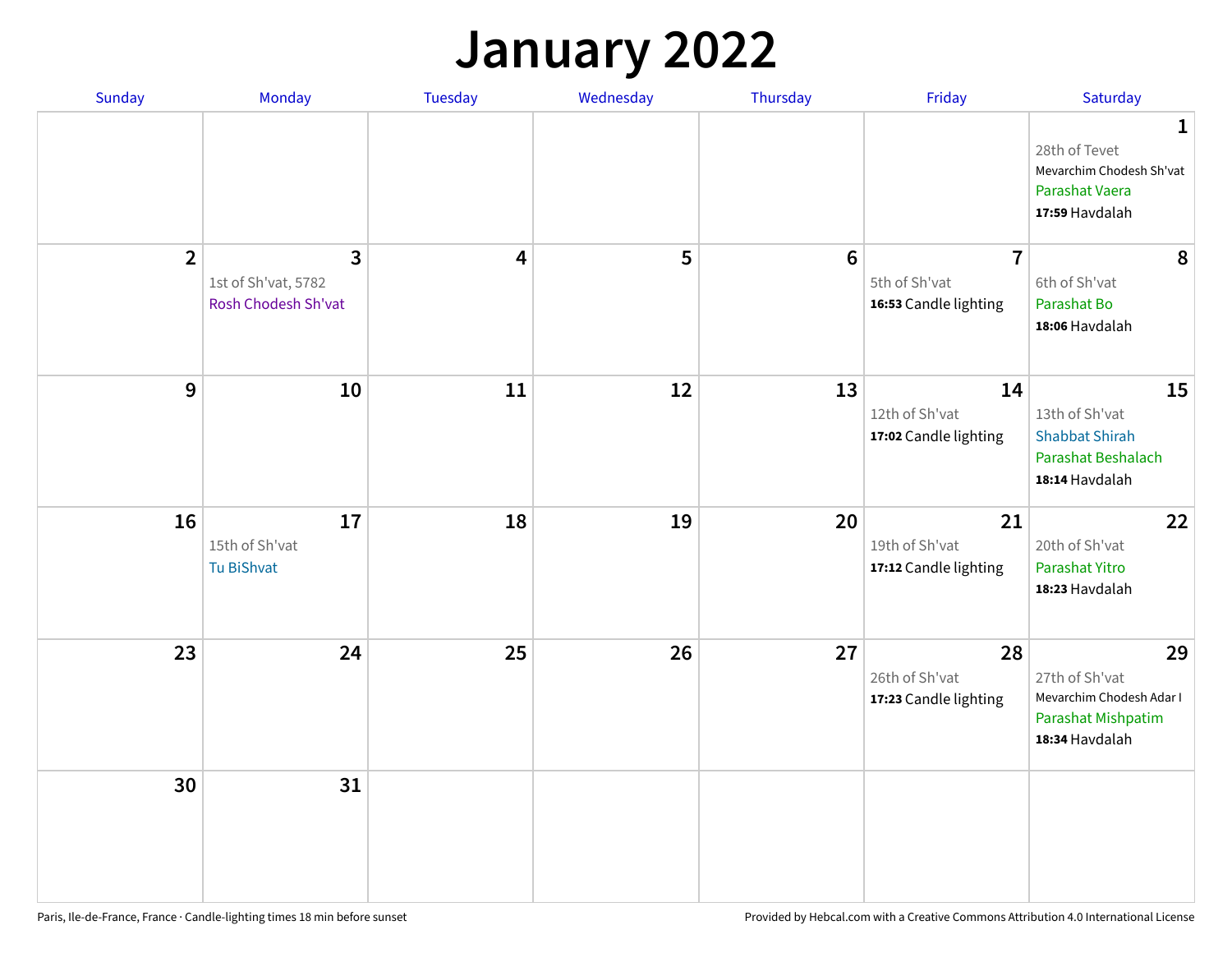# **February 2022**

| Sunday         | Monday         | <b>Tuesday</b>                                        | Wednesday                                                             | Thursday     | Friday                                                            | Saturday                                                                                                            |
|----------------|----------------|-------------------------------------------------------|-----------------------------------------------------------------------|--------------|-------------------------------------------------------------------|---------------------------------------------------------------------------------------------------------------------|
|                |                | $\mathbf{1}$<br>30th of Sh'vat<br>Rosh Chodesh Adar I | $\overline{\mathbf{2}}$<br>1st of Adar I, 5782<br>Rosh Chodesh Adar I | $\mathbf{3}$ | $\overline{\mathbf{4}}$<br>3rd of Adar I<br>17:35 Candle lighting | 5<br>4th of Adar I<br>Parashat Terumah<br>18:44 Havdalah                                                            |
| $6\phantom{a}$ | $\overline{7}$ | 8                                                     | 9                                                                     | 10           | 11<br>10th of Adar I<br>17:46 Candle lighting                     | 12<br>11th of Adar I<br>Parashat Tetzaveh<br>18:55 Havdalah                                                         |
| 13             | 14             | 15<br>14th of Adar I<br><b>Purim Katan</b>            | 16                                                                    | 17           | 18<br>17th of Adar I<br>17:58 Candle lighting                     | 19<br>18th of Adar I<br>Parashat Ki Tisa<br>19:05 Havdalah                                                          |
| 20             | 21             | 22                                                    | 23                                                                    | 24           | 25<br>24th of Adar I<br>18:09 Candle lighting                     | 26<br>25th of Adar I<br><b>Shabbat Shekalim</b><br>Mevarchim Chodesh Adar II<br>Parashat Vayakhel<br>19:16 Havdalah |
| 27             | 28             |                                                       |                                                                       |              |                                                                   |                                                                                                                     |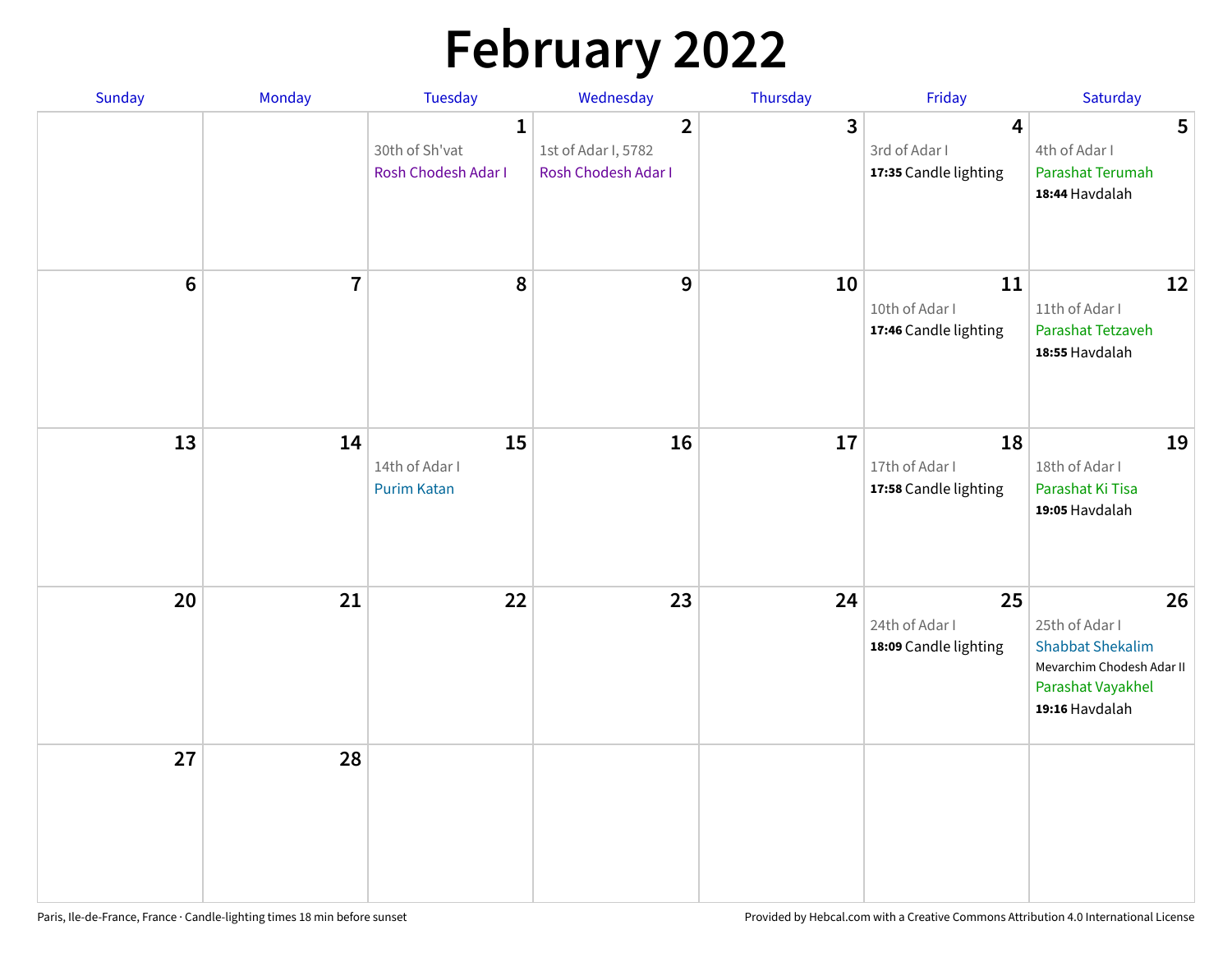# **March 2022**

| Sunday         | Monday         | Tuesday      | Wednesday                                                                                                   | Thursday                                    | Friday                                                                     | Saturday                                                                                                      |
|----------------|----------------|--------------|-------------------------------------------------------------------------------------------------------------|---------------------------------------------|----------------------------------------------------------------------------|---------------------------------------------------------------------------------------------------------------|
|                |                | $\mathbf{1}$ | $\overline{2}$                                                                                              | 3<br>30th of Adar I<br>Rosh Chodesh Adar II | 4<br>1st of Adar II, 5782<br>Rosh Chodesh Adar II<br>18:20 Candle lighting | 5<br>2nd of Adar II<br>Parashat Pekudei<br>19:27 Havdalah                                                     |
| $6\phantom{1}$ | $\overline{7}$ | 8            | 9                                                                                                           | 10                                          | 11<br>8th of Adar II<br>18:31 Candle lighting                              | 12<br>9th of Adar II<br><b>Shabbat Zachor</b><br>Parashat Vayikra<br>19:38 Havdalah                           |
| 13             | 14             | 15           | 16<br>13th of Adar II<br>05:28 Fast begins<br><b>Ta'anit Esther</b><br>19:35 Fast ends<br><b>Erev Purim</b> | 17<br>14th of Adar II<br>Purim              | 18<br>15th of Adar II<br><b>Shushan Purim</b><br>18:42 Candle lighting     | 19<br>16th of Adar II<br><b>Parashat Tzav</b><br>19:49 Havdalah                                               |
| 20             | 21             | 22           | 23                                                                                                          | 24                                          | 25<br>22nd of Adar II<br>18:52 Candle lighting                             | 26<br>23rd of Adar II<br><b>Shabbat Parah</b><br>Mevarchim Chodesh Nisan<br>Parashat Shmini<br>20:00 Havdalah |
| 27             | 28             | 29           | 30                                                                                                          | 31                                          |                                                                            |                                                                                                               |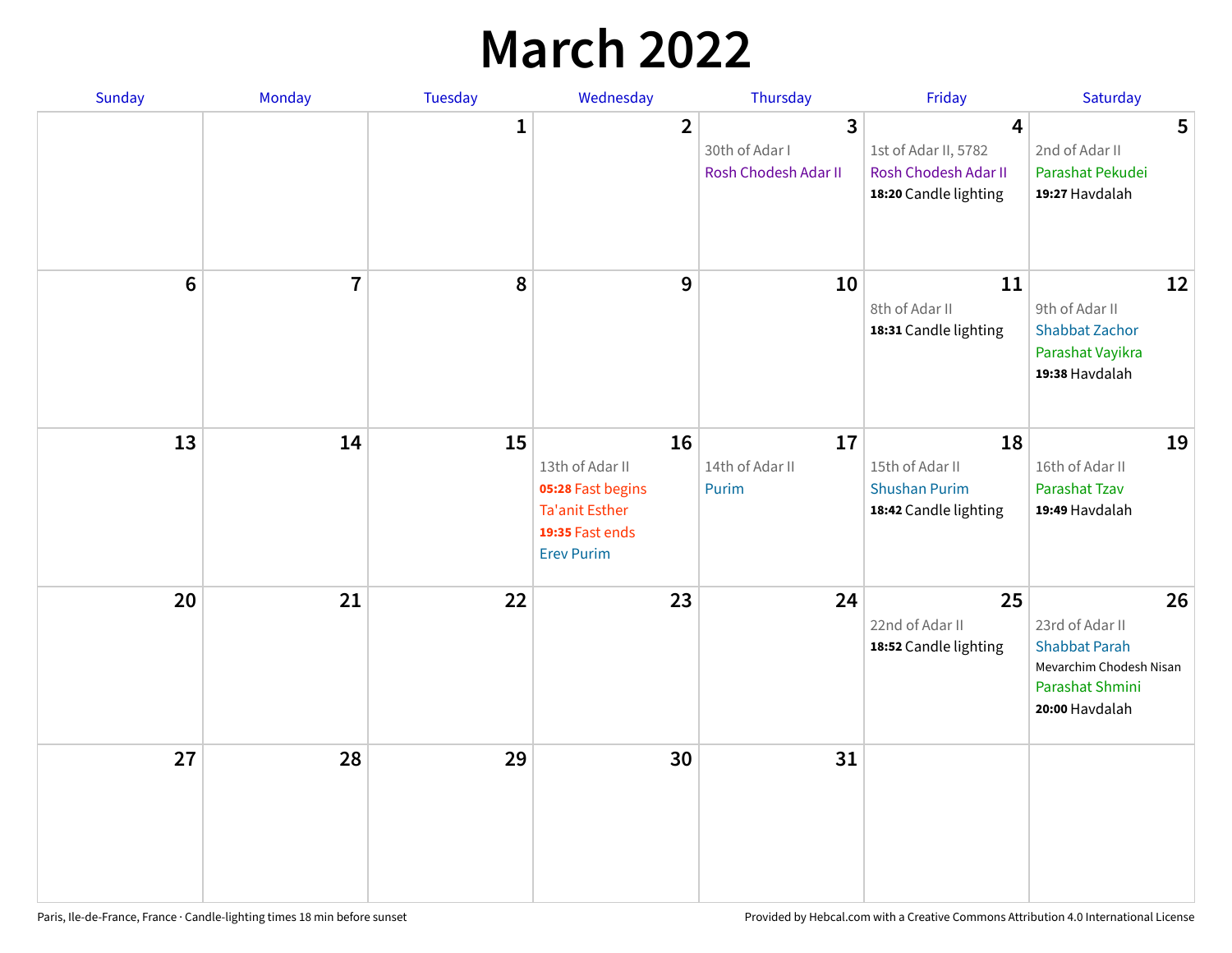# **April 2022**

| <b>Sunday</b>                                             | <b>Monday</b>                            | <b>Tuesday</b>                          | Wednesday                              | Thursday                                                         | Friday                                                                                                             | Saturday                                                                                                                                  |
|-----------------------------------------------------------|------------------------------------------|-----------------------------------------|----------------------------------------|------------------------------------------------------------------|--------------------------------------------------------------------------------------------------------------------|-------------------------------------------------------------------------------------------------------------------------------------------|
|                                                           |                                          |                                         |                                        |                                                                  | $\mathbf 1$<br>29th of Adar II<br>20:03 Candle lighting                                                            | $\overline{2}$<br>1st of Nisan, 5782<br><b>Shabbat HaChodesh</b><br><b>Rosh Chodesh Nisan</b><br><b>Parashat Tazria</b><br>21:11 Havdalah |
| 3                                                         | 4                                        | 5                                       | $6\phantom{1}$                         | $\overline{7}$                                                   | 8<br>7th of Nisan<br>20:13 Candle lighting                                                                         | 9<br>8th of Nisan<br><b>Shabbat HaGadol</b><br>Parashat Metzora<br>21:22 Havdalah                                                         |
| 10                                                        | 11<br>10th of Nisan<br>Yom HaAliyah      | 12                                      | 13                                     | 14                                                               | 15<br>14th of Nisan<br>05:16 Fast begins<br><b>Ta'anit Bechorot</b><br><b>Erev Pesach</b><br>20:24 Candle lighting | 16<br>15th of Nisan<br><b>Pesach I</b><br>21:34 Candle lighting                                                                           |
| 17<br>16th of Nisan<br><b>Pesach II</b><br>21:36 Havdalah | 18<br>17th of Nisan<br>Pesach III (CH"M) | 19<br>18th of Nisan<br>Pesach IV (CH"M) | 20<br>19th of Nisan<br>Pesach V (CH"M) | 21<br>20th of Nisan<br>Pesach VI (CH"M)<br>20:33 Candle lighting | 22<br>21st of Nisan<br><b>Pesach VII</b><br>20:34 Candle lighting                                                  | 23<br>22nd of Nisan<br><b>Pesach VIII</b><br>21:46 Havdalah                                                                               |
| 24                                                        | 25                                       | 26                                      | 27                                     | 28<br>27th of Nisan<br>Yom HaShoah                               | 29<br>28th of Nisan<br>20:44 Candle lighting                                                                       | 30<br>29th of Nisan<br>Mevarchim Chodesh Iyyar<br>Parashat Achrei Mot<br>21:58 Havdalah                                                   |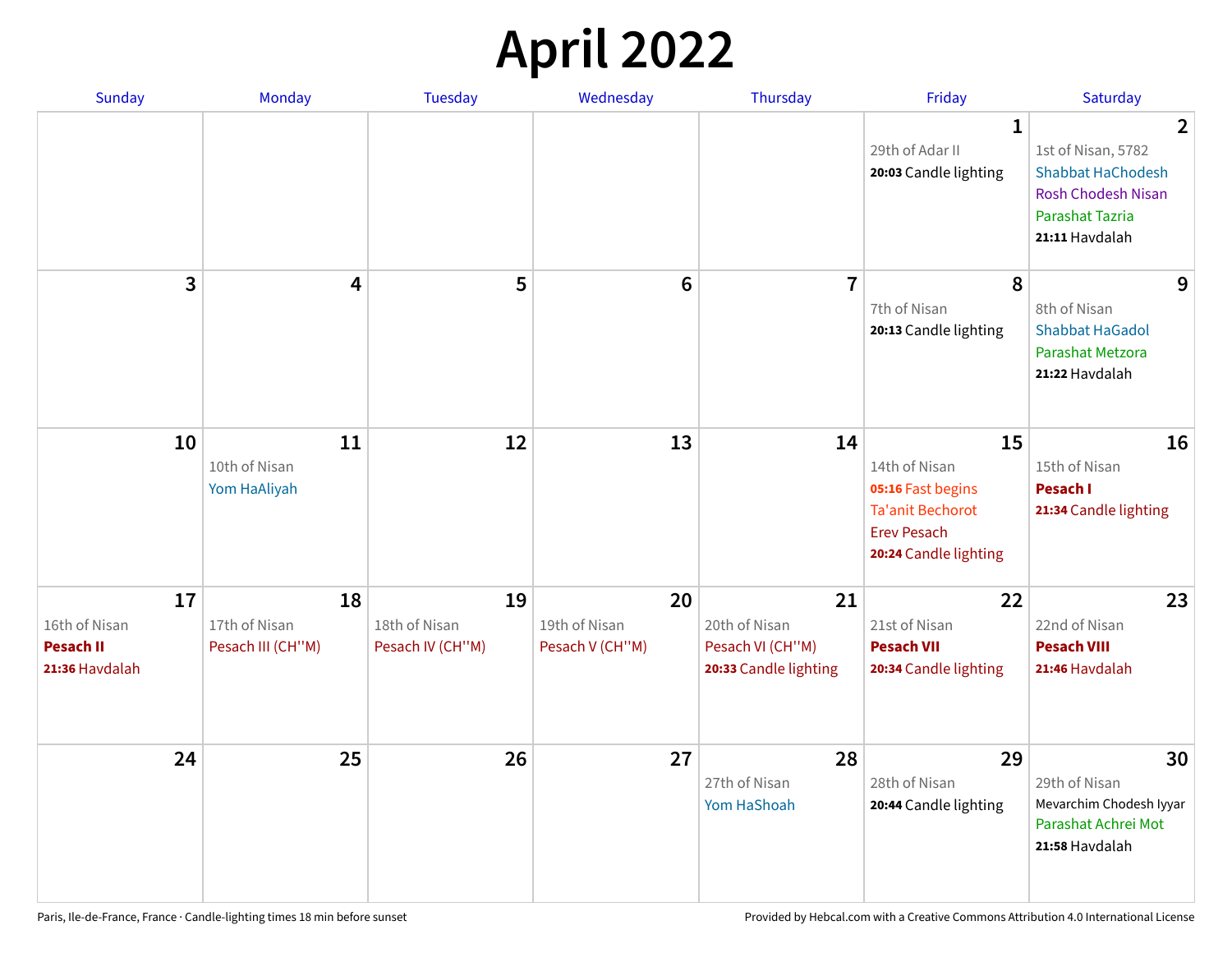## **May 2022**

| <b>Sunday</b>                                       | Monday                                                     | <b>Tuesday</b>                                 | Wednesday                          | Thursday                            | Friday                                                  | Saturday                                                                                |
|-----------------------------------------------------|------------------------------------------------------------|------------------------------------------------|------------------------------------|-------------------------------------|---------------------------------------------------------|-----------------------------------------------------------------------------------------|
| $\mathbf{1}$<br>30th of Nisan<br>Rosh Chodesh Iyyar | $\overline{2}$<br>1st of Iyyar, 5782<br>Rosh Chodesh Iyyar | $\overline{3}$                                 | 4<br>3rd of lyyar<br>Yom HaZikaron | 5<br>4th of Iyyar<br>Yom HaAtzma'ut | $6\phantom{1}$<br>5th of Iyyar<br>20:55 Candle lighting | $\overline{7}$<br>6th of Iyyar<br>Parashat Kedoshim<br>22:10 Havdalah                   |
| 8                                                   | $\mathbf{9}$                                               | 10                                             | 11                                 | 12                                  | 13<br>12th of Iyyar<br>21:04 Candle lighting            | 14<br>13th of Iyyar<br><b>Parashat Emor</b><br>22:22 Havdalah                           |
| 15<br>14th of Iyyar<br>Pesach Sheni                 | 16                                                         | 17                                             | 18                                 | 19<br>18th of Iyyar<br>Lag BaOmer   | 20<br>19th of Iyyar<br>21:14 Candle lighting            | 21<br>20th of Iyyar<br>Parashat Behar<br>22:33 Havdalah                                 |
| 22                                                  | 23                                                         | 24                                             | 25                                 | 26                                  | 27<br>26th of Iyyar<br>21:22 Candle lighting            | 28<br>27th of Iyyar<br>Mevarchim Chodesh Sivan<br>Parashat Bechukotai<br>22:44 Havdalah |
| 29<br>28th of Iyyar<br>Yom Yerushalayim             | 30                                                         | 31<br>1st of Sivan, 5782<br>Rosh Chodesh Sivan |                                    |                                     |                                                         |                                                                                         |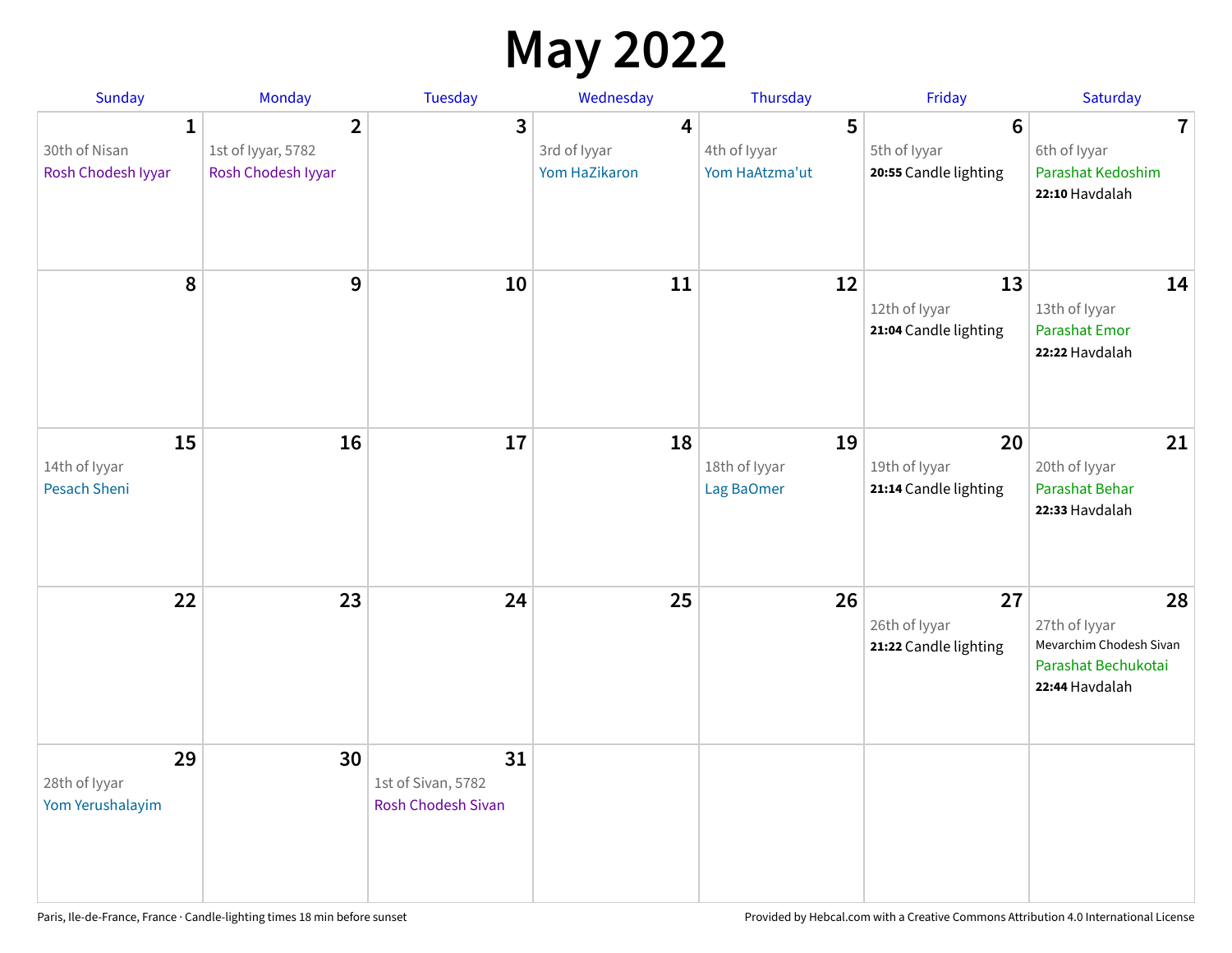#### **June 2022**

| Sunday                                                         | Monday                                                                 | <b>Tuesday</b> | Wednesday                                        | Thursday                                              | Friday                                       | Saturday                                                                               |
|----------------------------------------------------------------|------------------------------------------------------------------------|----------------|--------------------------------------------------|-------------------------------------------------------|----------------------------------------------|----------------------------------------------------------------------------------------|
|                                                                |                                                                        |                | 1                                                | $\overline{2}$                                        | 3<br>4th of Sivan<br>21:29 Candle lighting   | 4<br>5th of Sivan<br><b>Erev Shavuot</b><br>Parashat Bamidbar<br>22:52 Candle lighting |
| 5<br>6th of Sivan<br><b>Shavuot I</b><br>22:53 Candle lighting | $6\phantom{1}6$<br>7th of Sivan<br><b>Shavuot II</b><br>22:54 Havdalah | $\overline{7}$ | 8                                                | 9                                                     | 10<br>11th of Sivan<br>21:35 Candle lighting | 11<br>12th of Sivan<br><b>Parashat Nasso</b><br>22:59 Havdalah                         |
| 12                                                             | 13                                                                     | 14             | 15                                               | 16                                                    | 17<br>18th of Sivan<br>21:38 Candle lighting | 18<br>19th of Sivan<br>Parashat Beha'alotcha<br>23:03 Havdalah                         |
| 19                                                             | 20                                                                     | 21             | 22                                               | 23                                                    | 24<br>25th of Sivan<br>21:40 Candle lighting | 25<br>26th of Sivan<br>Mevarchim Chodesh Tamuz<br>Parashat Sh'lach<br>23:04 Havdalah   |
| 26                                                             | 27                                                                     | 28             | 29<br>30th of Sivan<br><b>Rosh Chodesh Tamuz</b> | 30<br>1st of Tamuz, 5782<br><b>Rosh Chodesh Tamuz</b> |                                              |                                                                                        |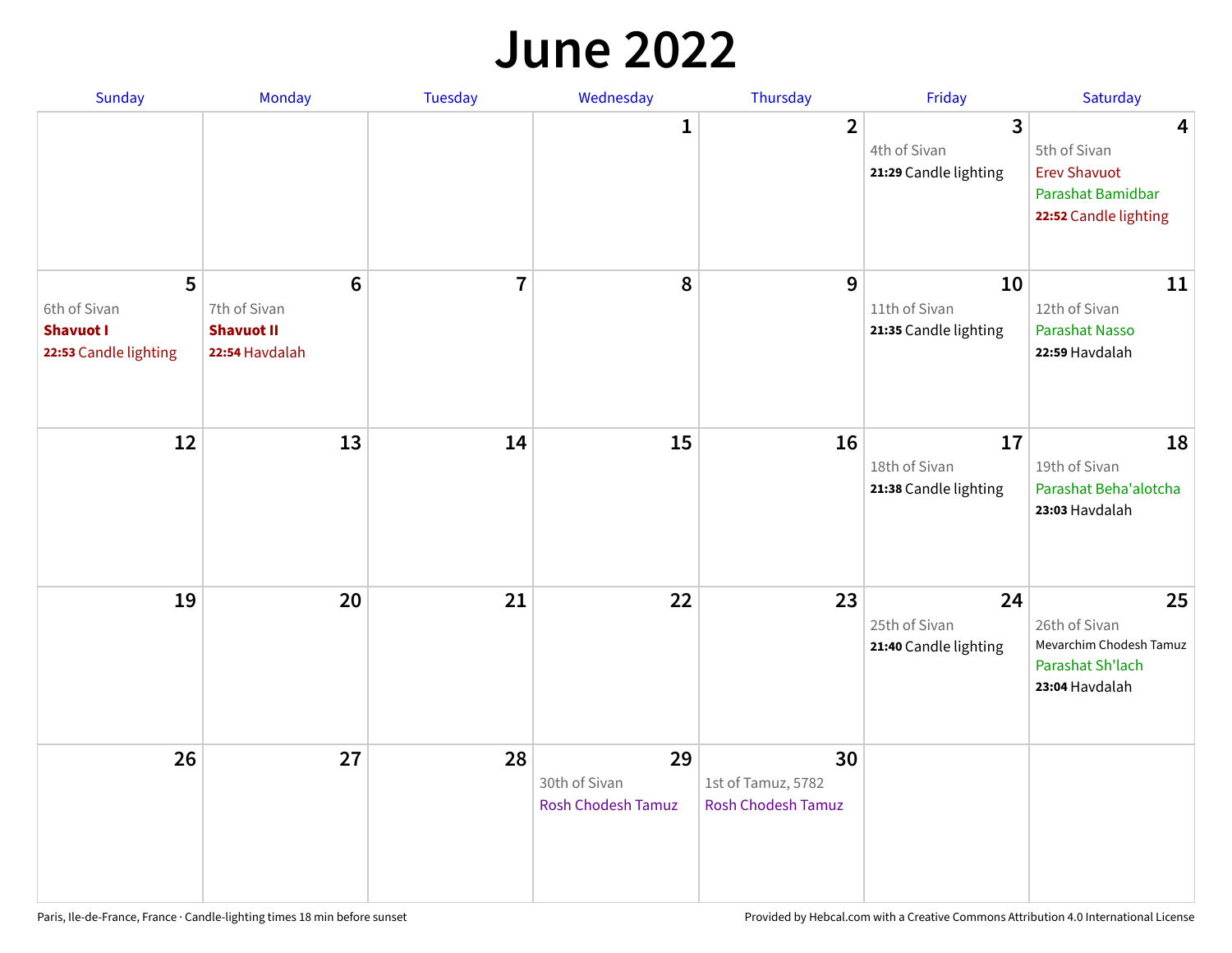# **July 2022**

| <b>Sunday</b>                                                               | Monday              | <b>Tuesday</b> | Wednesday      | Thursday       | Friday                                                            | Saturday                                                                                 |
|-----------------------------------------------------------------------------|---------------------|----------------|----------------|----------------|-------------------------------------------------------------------|------------------------------------------------------------------------------------------|
|                                                                             |                     |                |                |                | $\mathbf{1}$<br>2nd of Tamuz<br>21:39 Candle lighting             | $\overline{2}$<br>3rd of Tamuz<br><b>Parashat Korach</b><br>23:02 Havdalah               |
|                                                                             | $\overline{3}$<br>4 | 5              | $6\phantom{1}$ | $\overline{7}$ | $\boldsymbol{8}$<br>9th of Tamuz<br>21:36 Candle lighting         | 9<br>10th of Tamuz<br>Parashat Chukat<br>22:57 Havdalah                                  |
|                                                                             | 10<br>11            | 12             | 13             | 14             | 15<br>16th of Tamuz<br>21:31 Candle lighting                      | 16<br>17th of Tamuz<br><b>Parashat Balak</b><br>22:50 Havdalah                           |
| 18th of Tamuz<br>03:42 Fast begins<br><b>Tzom Tammuz</b><br>22:37 Fast ends | 17<br>18            | 19             | 20             | 21             | 22<br>23rd of Tamuz<br>21:24 Candle lighting                      | 23<br>24th of Tamuz<br>Mevarchim Chodesh Av<br><b>Parashat Pinchas</b><br>22:41 Havdalah |
|                                                                             | 24<br>25            | 26             | 27             | 28             | 29<br>1st of Av, 5782<br>Rosh Chodesh Av<br>21:15 Candle lighting | 30<br>2nd of Av<br>Parashat Matot-Masei<br>22:29 Havdalah                                |
|                                                                             | 31                  |                |                |                |                                                                   |                                                                                          |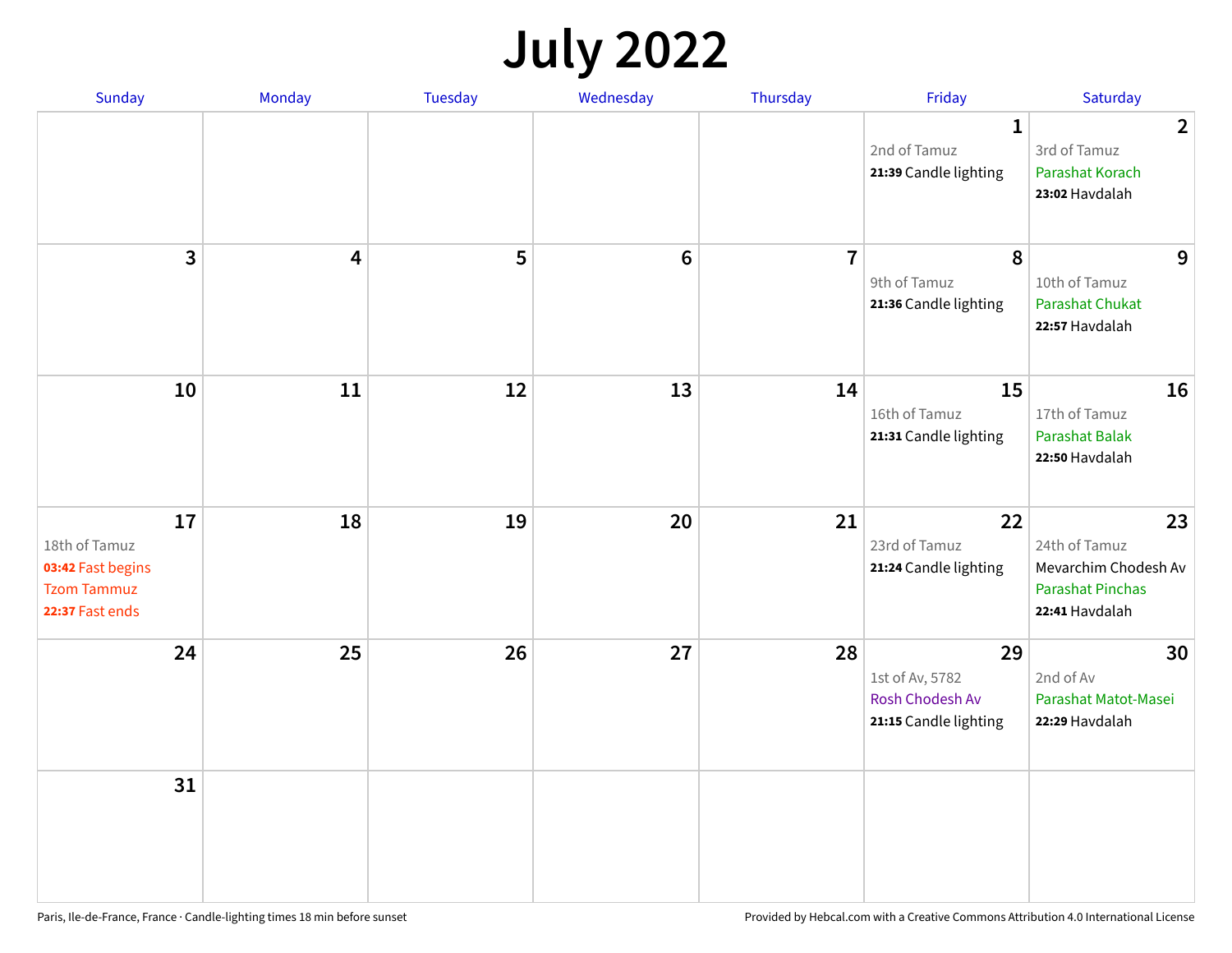# **August 2022**

| Sunday                                                                        | <b>Monday</b> | Tuesday        | Wednesday | Thursday | Friday                                               | Saturday                                                                                                                                    |
|-------------------------------------------------------------------------------|---------------|----------------|-----------|----------|------------------------------------------------------|---------------------------------------------------------------------------------------------------------------------------------------------|
|                                                                               | $\mathbf{1}$  | $\overline{2}$ | 3         | 4        | 5<br>8th of Av<br>21:05 Candle lighting              | $6\phantom{1}6$<br>9th of Av<br><b>Shabbat Chazon</b><br>21:22 Fast begins<br>Erev Tish'a B'Av<br><b>Parashat Devarim</b><br>22:17 Havdalah |
| $\overline{7}$<br>10th of Av<br>Tish'a B'Av (observed)<br>22:04 Fast ends     | 8             | 9              | 10        | 11       | 12<br>15th of Av<br>Tu B'Av<br>20:53 Candle lighting | 13<br>16th of Av<br><b>Shabbat Nachamu</b><br>Parashat Vaetchanan<br>22:03 Havdalah                                                         |
| 14                                                                            | 15            | 16             | 17        | 18       | 19<br>22nd of Av<br>20:40 Candle lighting            | 20<br>23rd of Av<br>Mevarchim Chodesh Elul<br><b>Parashat Eikev</b><br>21:48 Havdalah                                                       |
| 21                                                                            | 22            | 23             | 24        | 25       | 26<br>29th of Av<br>20:27 Candle lighting            | 27<br>30th of Av<br><b>Rosh Chodesh Elul</b><br>Parashat Re'eh<br>21:33 Havdalah                                                            |
| 28<br>1st of Elul, 5782<br>Rosh Hashana LaBehemot<br><b>Rosh Chodesh Elul</b> | 29            | 30             | 31        |          |                                                      |                                                                                                                                             |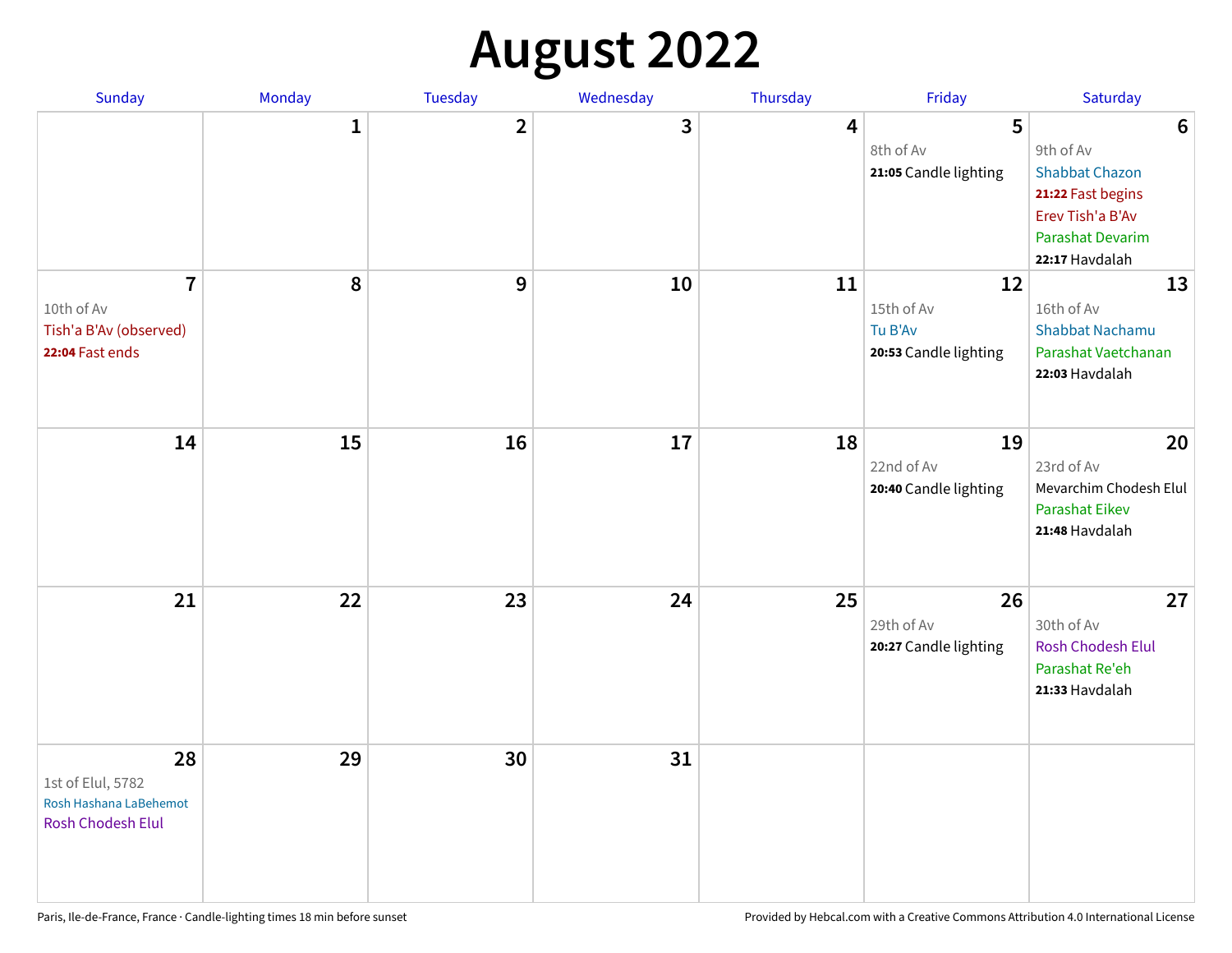# **September 2022**

| Sunday                                                           | Monday                                                                   | <b>Tuesday</b>                                                   | Wednesday                                                                            | Thursday | Friday                                                 | Saturday                                                                  |
|------------------------------------------------------------------|--------------------------------------------------------------------------|------------------------------------------------------------------|--------------------------------------------------------------------------------------|----------|--------------------------------------------------------|---------------------------------------------------------------------------|
|                                                                  |                                                                          |                                                                  |                                                                                      | 1        | $\overline{2}$<br>6th of Elul<br>20:13 Candle lighting | 3<br>7th of Elul<br><b>Parashat Shoftim</b><br>21:18 Havdalah             |
| $\overline{\mathbf{4}}$                                          | 5                                                                        | $6\phantom{1}6$                                                  | $\overline{7}$                                                                       | 8        | 9<br>13th of Elul<br>19:58 Candle lighting             | 10<br>14th of Elul<br>Parashat Ki Teitzei<br>21:02 Havdalah               |
| 11                                                               | 12                                                                       | 13                                                               | 14                                                                                   | 15       | 16<br>20th of Elul<br>19:43 Candle lighting            | 17<br>21st of Elul<br>Leil Selichot<br>Parashat Ki Tavo<br>20:47 Havdalah |
| 18                                                               | 19                                                                       | 20                                                               | 21                                                                                   | 22       | 23<br>27th of Elul<br>19:28 Candle lighting            | 24<br>28th of Elul<br>Parashat Nitzavim<br>20:31 Havdalah                 |
| 25<br>29th of Elul<br>Erev Rosh Hashana<br>19:24 Candle lighting | 26<br>1st of Tishrei, 5783<br>Rosh Hashana 5783<br>20:27 Candle lighting | 27<br>2nd of Tishrei<br><b>Rosh Hashana II</b><br>20:25 Havdalah | 28<br>3rd of Tishrei<br>06:12 Fast begins<br><b>Tzom Gedaliah</b><br>20:14 Fast ends | 29       | 30<br>5th of Tishrei<br>19:13 Candle lighting          |                                                                           |

Paris, Ile-de-France, France · Candle-lighting times 18 min before sunset **Provided by Hebcal.com with a Creative Commons Attribution 4.0 International License**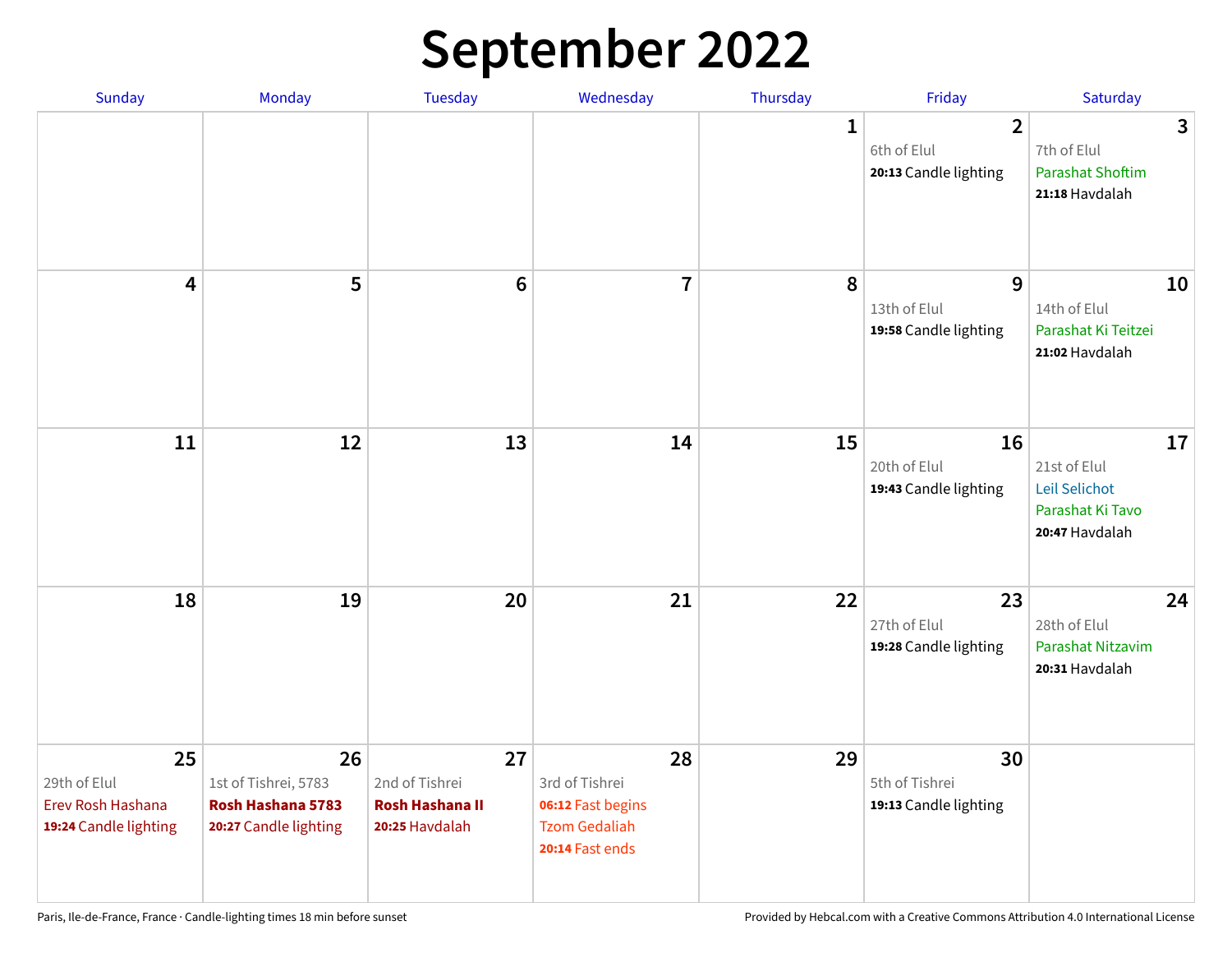### **October 2022**

| <b>Sunday</b>                                                               | Monday                                                                  | <b>Tuesday</b>                                                         | Wednesday                                                   | Thursday                                  | Friday                                                            | Saturday                                                                                          |
|-----------------------------------------------------------------------------|-------------------------------------------------------------------------|------------------------------------------------------------------------|-------------------------------------------------------------|-------------------------------------------|-------------------------------------------------------------------|---------------------------------------------------------------------------------------------------|
|                                                                             |                                                                         |                                                                        |                                                             |                                           |                                                                   | $\mathbf 1$<br>6th of Tishrei<br><b>Shabbat Shuva</b><br>Parashat Vayeilech<br>20:16 Havdalah     |
| $\overline{2}$                                                              | $\overline{\mathbf{3}}$                                                 | 4<br>9th of Tishrei<br><b>Erev Yom Kippur</b><br>19:05 Candle lighting | 5<br>10th of Tishrei<br><b>Yom Kippur</b><br>20:08 Havdalah | $6\phantom{1}6$                           | $\overline{7}$<br>12th of Tishrei<br>18:59 Candle lighting        | 8<br>13th of Tishrei<br>Parashat Ha'Azinu<br>20:02 Havdalah                                       |
| 9<br>14th of Tishrei<br><b>Erev Sukkot</b><br>18:55 Candle lighting         | 10<br>15th of Tishrei<br>Sukkot I<br>19:58 Candle lighting              | 11<br>16th of Tishrei<br><b>Sukkot II</b><br>19:56 Havdalah            | 12<br>17th of Tishrei<br>Sukkot III (CH"M)                  | 13<br>18th of Tishrei<br>Sukkot IV (CH"M) | 14<br>19th of Tishrei<br>Sukkot V (CH"M)<br>18:45 Candle lighting | 15<br>20th of Tishrei<br>Sukkot VI (CH"M)<br>19:48 Havdalah                                       |
| 16<br>21st of Tishrei<br>Sukkot VII (Hoshana Raba)<br>18:41 Candle lighting | 17<br>22nd of Tishrei<br><b>Shmini Atzeret</b><br>19:45 Candle lighting | 18<br>23rd of Tishrei<br><b>Simchat Torah</b><br>19:43 Havdalah        | 19                                                          | 20                                        | 21<br>26th of Tishrei<br>18:31 Candle lighting                    | 22<br>27th of Tishrei<br>Mevarchim Chodesh Cheshvan<br><b>Parashat Bereshit</b><br>19:35 Havdalah |
| 23                                                                          | 24                                                                      | 25<br>30th of Tishrei<br>Rosh Chodesh Cheshvan                         | 26<br>1st of Cheshvan, 5783<br>Rosh Chodesh Cheshvan        | 27                                        | 28<br>3rd of Cheshvan<br>18:19 Candle lighting                    | 29<br>4th of Cheshvan<br><b>Parashat Noach</b><br>19:24 Havdalah                                  |
| 30                                                                          | 31                                                                      |                                                                        |                                                             |                                           |                                                                   |                                                                                                   |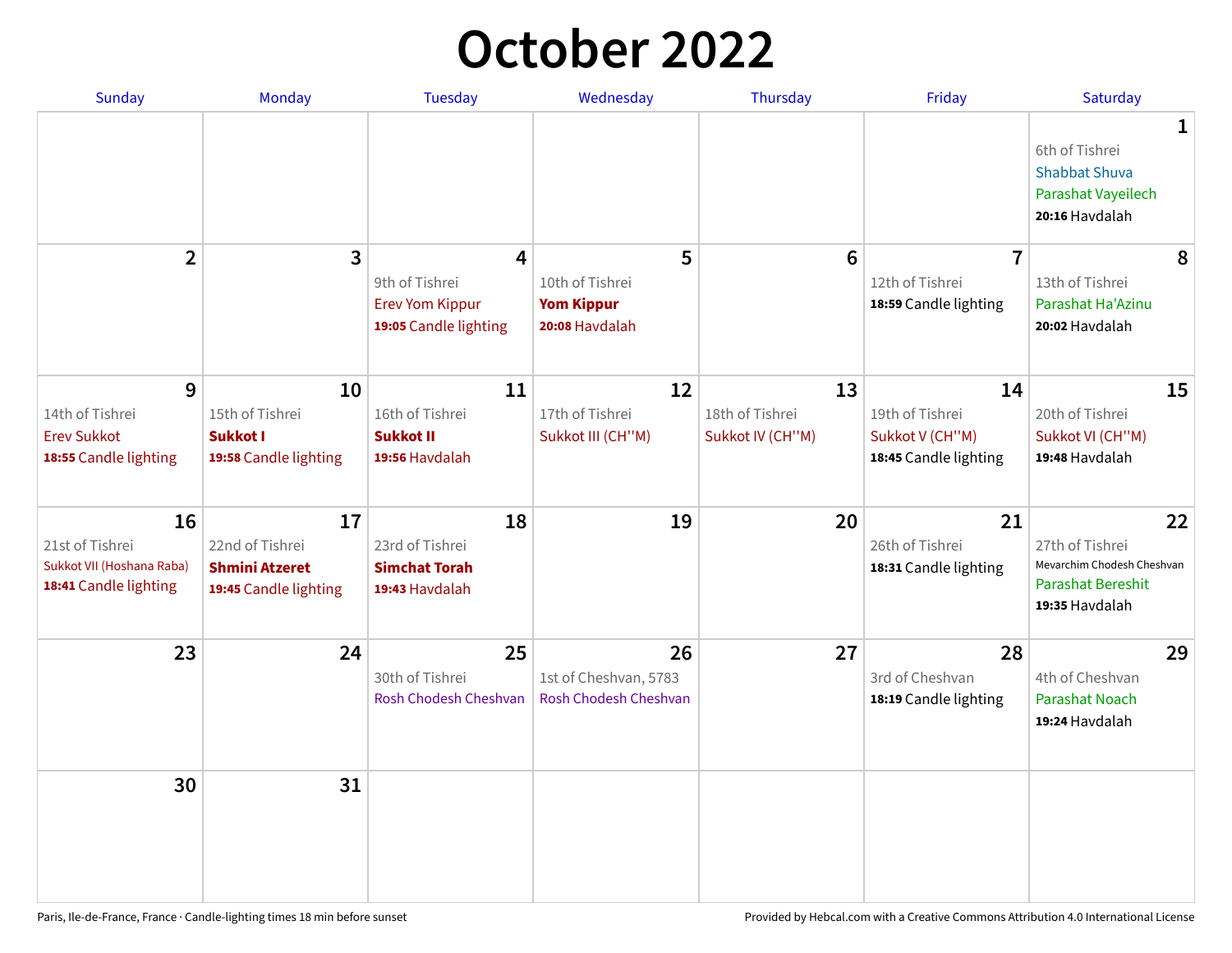### **November 2022**

| Sunday         | Monday         | <b>Tuesday</b>                                                    | Wednesday                      | Thursday                                      | Friday                                                                           | Saturday                                                                                     |
|----------------|----------------|-------------------------------------------------------------------|--------------------------------|-----------------------------------------------|----------------------------------------------------------------------------------|----------------------------------------------------------------------------------------------|
|                |                | $\mathbf{1}$<br>7th of Cheshvan<br>Yom HaAliyah School Observance | $\overline{\mathbf{2}}$        | 3                                             | 4<br>10th of Cheshvan<br>17:07 Candle lighting                                   | 5<br>11th of Cheshvan<br>Parashat Lech-Lecha<br>18:13 Havdalah                               |
| $6\phantom{1}$ | $\overline{7}$ | 8                                                                 | 9                              | 10                                            | 11<br>17th of Cheshvan<br>16:57 Candle lighting                                  | 12<br>18th of Cheshvan<br>Parashat Vayera<br>18:04 Havdalah                                  |
| 13             | 14             | 15                                                                | 16                             | 17                                            | 18<br>24th of Cheshvan<br>16:48 Candle lighting                                  | 19<br>25th of Cheshvan<br>Mevarchim Chodesh Kislev<br>Parashat Chayei Sara<br>17:57 Havdalah |
| 20             | 21             | 22                                                                | 23<br>29th of Cheshvan<br>Sigd | 24<br>30th of Cheshvan<br>Rosh Chodesh Kislev | 25<br>1st of Kislev, 5783<br><b>Rosh Chodesh Kislev</b><br>16:42 Candle lighting | 26<br>2nd of Kislev<br><b>Parashat Toldot</b><br>17:52 Havdalah                              |
| 27             | 28             | 29                                                                | 30                             |                                               |                                                                                  |                                                                                              |